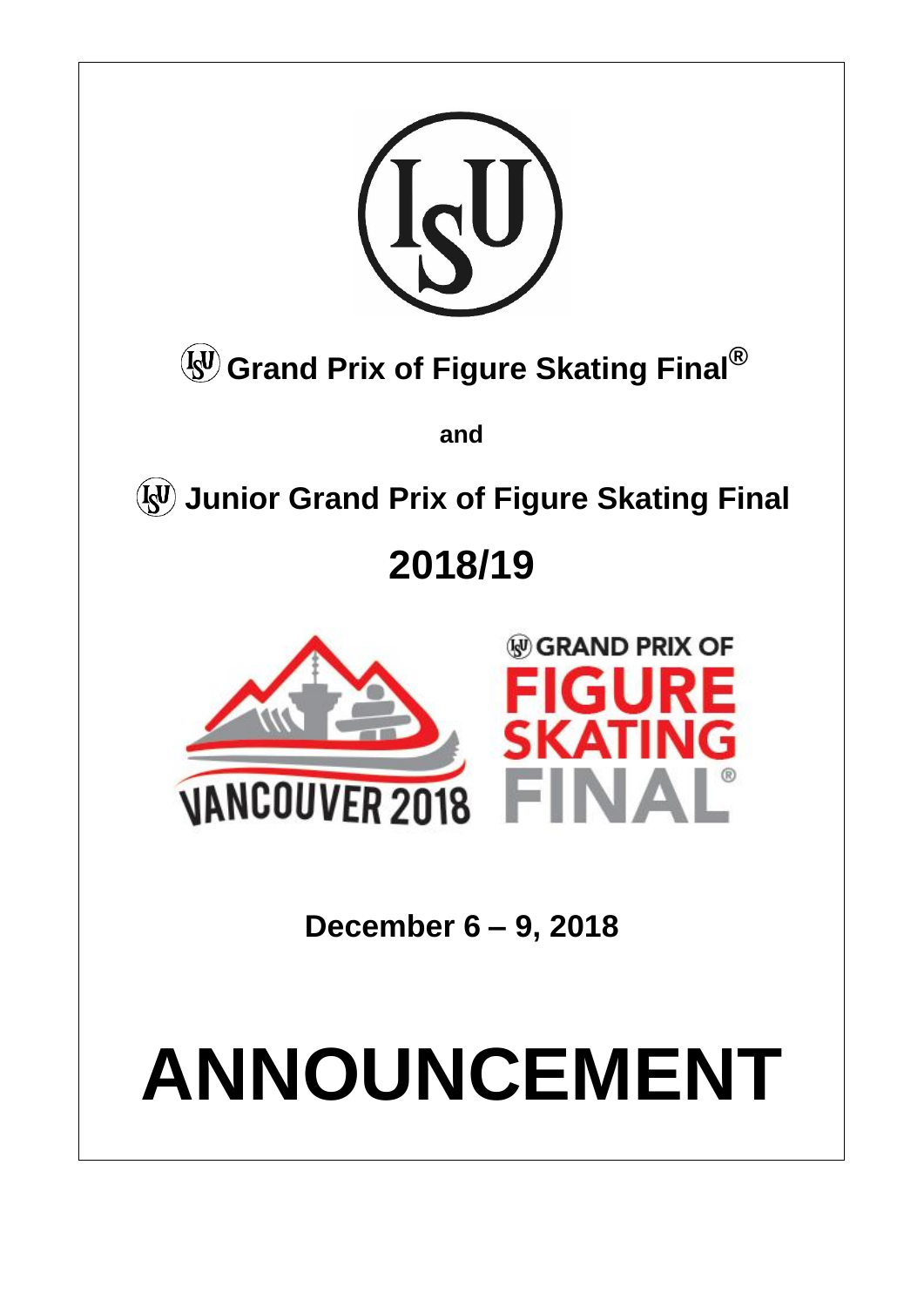# **1. GENERAL**

The ISU Grand Prix of Figure Skating Final and the ISU Junior Grand Prix of Figure Skating Final 2018/19 will be held with the approval and the assistance of the International Skating Union, organized under the responsibility of Skate Canada and in accordance with the ISU Constitution and General Regulations 2018, ISU Special Regulations & Technical Rules Single & Pair Skating and Ice Dance 2018 and relevant ISU Communications and the Memorandum for guidance in holding an ISU Grand Prix of Figure Skating Final (combined Senior & Junior) as well as the announcements for the ISU Grand Prix of Figure Skating 2018/19 and ISU Junior Grand Prix of Figure Skating 2018/19.

Qualification for the ISU Grand Prix of Figure Skating Final and the ISU Junior Grand Prix of Figure Skating Final 2018/19 is based on the results of the point system established for the ISU Grand Prix of Figure Skating and the ISU Junior Grand Prix of Figure Skating. As with the six ISU Grand Prix of Figure Skating events and the seven ISU Junior Grand Prix of Figure Skating events, all Competitors must belong to an ISU Member (Rule 109, paragraph 1) and qualify with regard to eligibility according to Rule 102, provided their ages fall within the limits specified in Rule 108, paragraph 3. a) for participants in the Senior Final and Rule 108, paragraph 3. b) for participants in the Junior Final and they meet the participation, citizenship and residency requirements as per Rule 109 and ISU Communication 2030 (or any update of this Communication).

Passports of the Skaters have to be presented at the accreditation for verification. In accordance with Rule 109 of the ISU Regulations and ISU Communication No. 2030, all Skaters who do not have the nationality of the ISU Member by which they have been entered or who, although having such nationality, have in the past represented another ISU Member, must produce an ISU Clearance Certificate. All Competitors, Team Members and Judges must be entered through their ISU Member Federation.

# **2. TECHNICAL DETAILS**

.

**Venue**: Doug Mitchell Thunderbird Sports Centre 6066 Thunderbird Blvd, Vancouver, BC V6T 1Z3, Canada

All competitions and practices will take place at the Doug Mitchell Thunderbird Sports Centre with an ice surface of 60 x 26 m. The facility is indoor, air-conditioned and heated.

# **2.1 Technical Details – Junior Final**

| <b>JUNIOR MEN</b>    | Short Program       | The required elements to be skated are those listed in ISU<br>Technical Rules Single & Pair Skating 2018 Rule 611,<br>paragraphs 1 and 3 for 2018/19.                                                             |                                                                                                                                                                                                 |  |
|----------------------|---------------------|-------------------------------------------------------------------------------------------------------------------------------------------------------------------------------------------------------------------|-------------------------------------------------------------------------------------------------------------------------------------------------------------------------------------------------|--|
|                      |                     | Duration:                                                                                                                                                                                                         | 2 min., 40 sec. +/- 10 sec.                                                                                                                                                                     |  |
|                      | Free Skating        | element value.                                                                                                                                                                                                    | In accordance with ISU Technical Rules Single & Pair Skating<br>2018, Rule 612 and the respective ISU Communication. Special<br>attention should be paid to the "well balanced program" and the |  |
|                      |                     | Duration:                                                                                                                                                                                                         | 3 min, 30 sec, +/- 10 sec.                                                                                                                                                                      |  |
| <b>JUNIOR LADIES</b> | Short Program       |                                                                                                                                                                                                                   | The required elements to be skated are those listed in ISU<br>Technical Rules Single & Pair Skating 2018 Rule 611,<br>paragraphs 1 and 3 for 2018/19.                                           |  |
|                      |                     | Duration:                                                                                                                                                                                                         | 2 min., 40 sec. +/- 10 sec.                                                                                                                                                                     |  |
|                      | <b>Free Skating</b> | In accordance with ISU Technical Rules Single & Pair Skating<br>2018, Rule 612 and the respective ISU Communication. Special<br>attention should be paid to the "well balanced program" and the<br>element value. |                                                                                                                                                                                                 |  |
|                      |                     | Duration:                                                                                                                                                                                                         | 3 min., 30 sec., +/- 10 sec.                                                                                                                                                                    |  |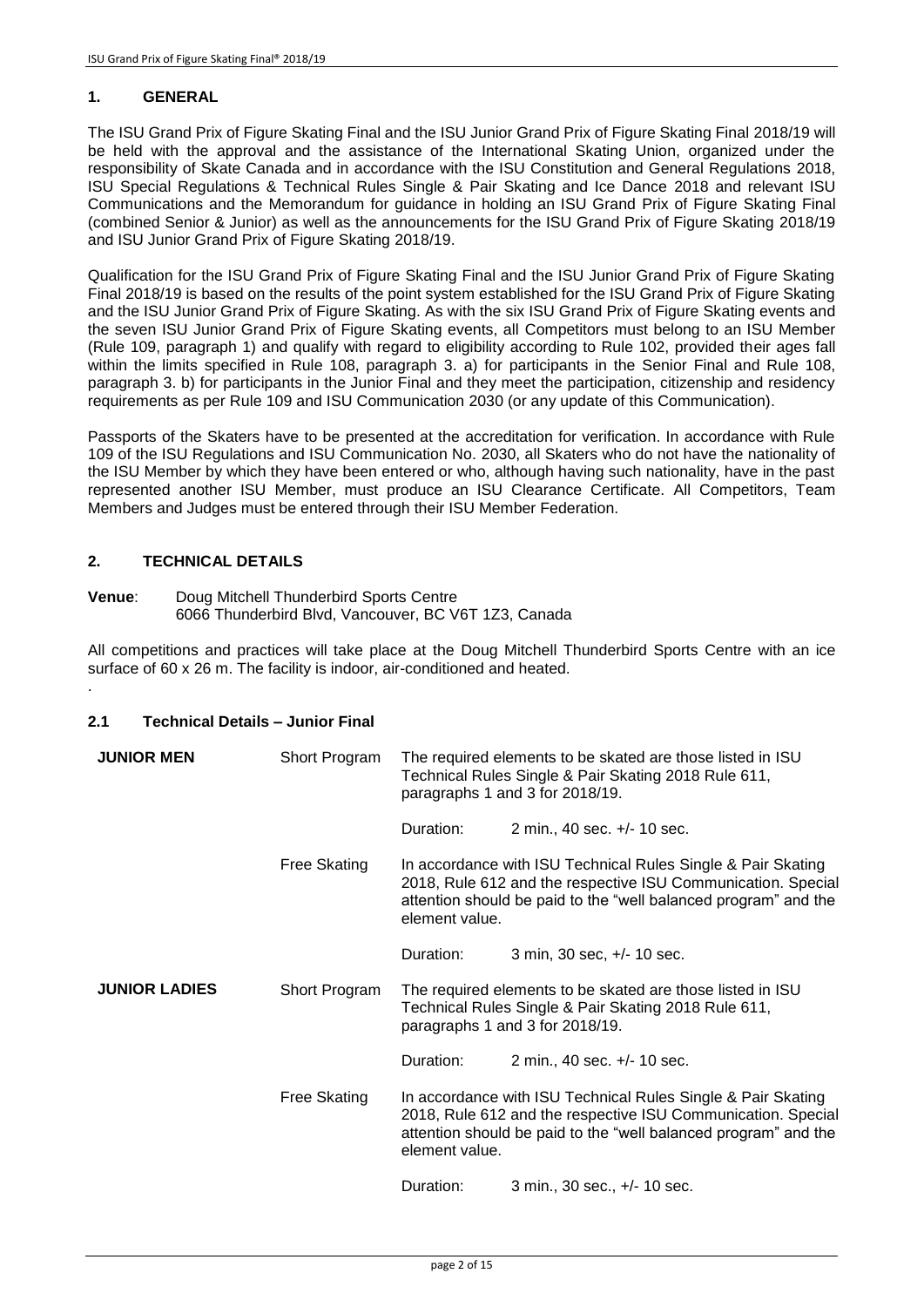| <b>JUNIOR PAIR SKATING</b>                     | Short Program       |                        | The required elements to be skated are those listed in ISU<br>Technical Rules Single & Pair Skating 2018, Rule 620,<br>paragraphs 1 and 3 for 2018/19.                                           |  |
|------------------------------------------------|---------------------|------------------------|--------------------------------------------------------------------------------------------------------------------------------------------------------------------------------------------------|--|
|                                                |                     | Duration:              | 2 min., 40 sec. +/- 10 sec.                                                                                                                                                                      |  |
|                                                | <b>Free Skating</b> | and the element value. | In accordance with ISU Technical Rules Figure Skating & Pairs<br>Skating 2018, Rule 621 and the respective ISU Communication.<br>Special attention should be paid to the "well balanced program" |  |
|                                                |                     | Duration:              | 3 min, 30 sec, +/- 10 sec.                                                                                                                                                                       |  |
| <b>JUNIOR ICE DANCE</b>                        | <b>Rhythm Dance</b> | 709.                   | In accordance with ISU Technical Rules Ice Dance 2018, Rule                                                                                                                                      |  |
|                                                |                     |                        | Rhythms, required elements and guidelines are those listed in ISU<br>Communication 2148, 2188 and subsequent updates.                                                                            |  |
|                                                |                     | Duration:              | 2 min., 50 sec., +/- 10 sec                                                                                                                                                                      |  |
|                                                | <b>Free Dance</b>   |                        | In accordance with ISU Technical Rules Ice Dance 2018, Rule<br>710. The required elements to be skated are those listed in ISU<br>Communications 2148, 2188 and subsequent updates.              |  |
|                                                |                     | Duration:              | 3 min., 30 sec., +/- 10 sec.                                                                                                                                                                     |  |
| 2.2<br><b>Technical Details - Senior Final</b> |                     |                        |                                                                                                                                                                                                  |  |
| <b>MEN</b>                                     | Short Program       | paragraphs 1 and 2.    | The required elements to be skated are those listed in ISU<br>Technical Rules Single & Pair Skating 2018, Rule 611,                                                                              |  |
|                                                |                     | Duration:              | 2 min., 40 sec. +/- 10 sec.                                                                                                                                                                      |  |
|                                                | <b>Free Skating</b> | element value.         | In accordance with ISU Technical Rules Single & Pair Skating<br>2018, Rule 612 and the respective ISU Communication. Special<br>attention should be paid to the "well balanced program" and the  |  |
|                                                |                     | Duration:              | 4 min., +/- 10 sec.                                                                                                                                                                              |  |
| <b>LADIES</b>                                  | Short Program       | paragraphs 1 and 2.    | The required elements to be skated are those listed in ISU<br>Technical Rules Single & Pair Skating 2018 Rule 611,                                                                               |  |
|                                                |                     | Duration:              | 2 min., 40 sec. +/- 10 sec.                                                                                                                                                                      |  |
|                                                | <b>Free Skating</b> | element value.         | In accordance with ISU Technical Rules Single & Pair Skating<br>2018, Rule 612 and the respective ISU Communication. Special<br>attention should be paid to the "well balanced program" and the  |  |
|                                                |                     | Duration:              | 4 min., +/- 10 sec.                                                                                                                                                                              |  |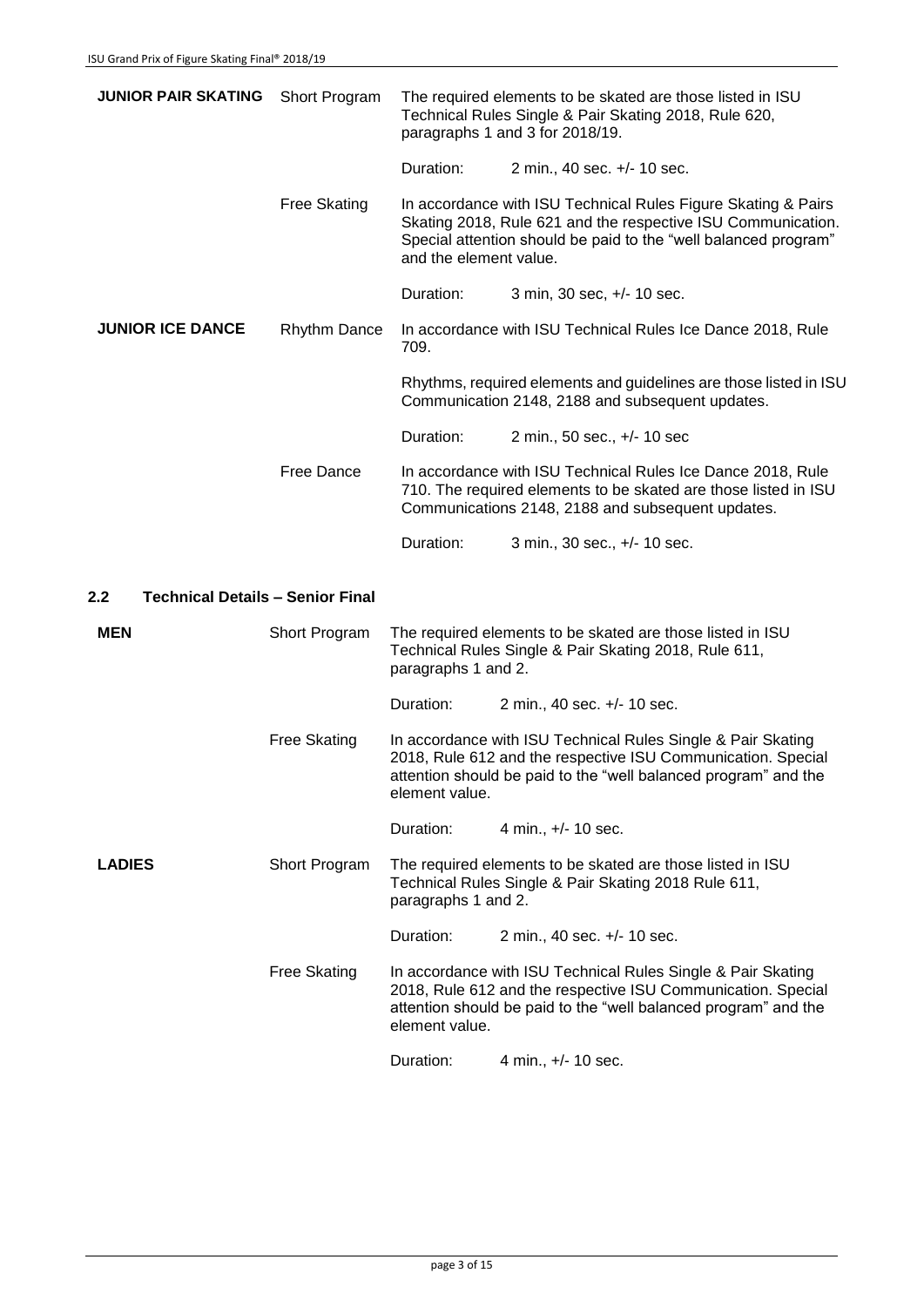| <b>PAIR SKATING</b> | Short Program | The required elements to be skated are those listed in ISU<br>Technical Rules Single & Pair Skating 2018, Rule 620,<br>paragraphs 1 and 2 for 2018/19.                                                                    |                                                                                                                                                                                    |  |
|---------------------|---------------|---------------------------------------------------------------------------------------------------------------------------------------------------------------------------------------------------------------------------|------------------------------------------------------------------------------------------------------------------------------------------------------------------------------------|--|
|                     |               | Duration:                                                                                                                                                                                                                 | 2 min., 40 sec. +/- 10 sec.                                                                                                                                                        |  |
|                     | Free Skating  | In accordance with ISU Technical Rules Figure Skating & Pair<br>Skating 2018, Rule 621 and the respective ISU Communication.<br>Special attention should be paid to the "well balanced program"<br>and the element value. |                                                                                                                                                                                    |  |
|                     |               | Duration:                                                                                                                                                                                                                 | 4 min., $+/- 10$ sec.                                                                                                                                                              |  |
| <b>ICE DANCE</b>    | Rhythm Dance  | 709.                                                                                                                                                                                                                      | In accordance with ISU Technical Rules Ice Dance 2018, Rule                                                                                                                        |  |
|                     |               |                                                                                                                                                                                                                           | Rhythms, required elements and guidelines are those listed in<br>ISU Communication 2148, 2188, and subsequent updates.                                                             |  |
|                     |               | Duration:                                                                                                                                                                                                                 | 2 min., 50 sec., +/- 10 sec                                                                                                                                                        |  |
|                     | Free Dance    |                                                                                                                                                                                                                           | In accordance with ISU Technical Rules Ice Dance 2018, Rule<br>710. The required elements to be skated are those listed in ISU<br>Communication 2148, 2188 and subsequent updates. |  |
|                     |               | Duration:                                                                                                                                                                                                                 | 4 min., +/- 10 sec.                                                                                                                                                                |  |

# **2.3 Starting Order Procedure**

In accordance with Rule 513, paragraph 1, the starting order for the Short Program/Rhythm Dance for each individual ISU Grand Prix of Figure Skating event as well as the Final will be conducted by a draw as follows:

For the purpose of the draw, the Competitors are listed and ranked in accordance with the latest ISU World Standings at the time of the Team Leaders Meeting at the respective Event. Skaters/Pairs/Couples, who have not received any ISU World Standing points will be listed at the bottom of the list in country order.

The Competitors will be divided into starting order groups in accordance to Table I of the Technical Rules using the total number of Competitors.

Within the starting order groups, the Competitors will be divided into two equal subgroups, in case of an odd number of Competitors the subgroups with the Competitors drawing for the higher starting numbers will include one more Skater/Pair/Couple.

In case of ties in the World Standings there will be a separate draw between tied Competitors to decide the order of the draw. In case of ties in the World Standings on the border of starting order groups or the subgroups, all those tied Competitors will be included in the later group or subgroup and the following group or subgroup will be smaller by the number of Competitors so added to a later group. However, this procedure has no influence on the size of the warm-up groups for the Short Program / Rhythm Dance which strictly follows Table II of the Technical Rules.

There will be a free draw among all Competitors of each such subgroup with the highest ranked Skater/Pair/Couple drawing first and so on.

There will be a separate draw between those Skaters/Pairs/Couples with no World Standing placements to determine the starting order, following the basic principles of the draws.

The starting order for the Free Skating/Free Dance will be conducted by a draw in line with the detailed provisions of ISU Rule 513, paragraph 2 as stated in the 2018 Technical Rules Single & Pair Skating/Ice Dance.

# **2.4 Calculation of Results**

The calculation will be done according to Rule 352 and 353 for each individual discipline. The medallists will be announced and honoured on the podium.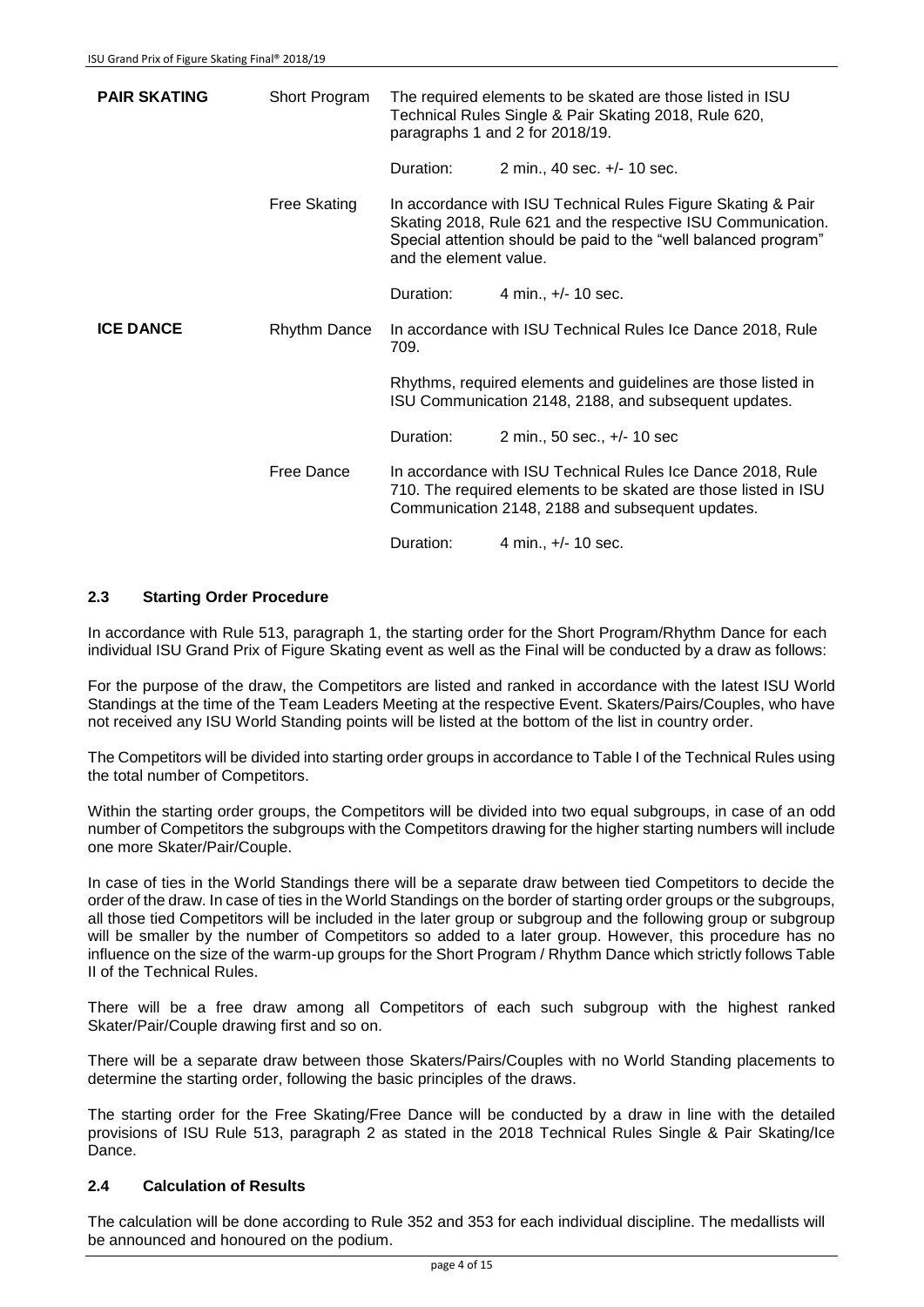### **2.5 Music, Music Information and Planned Program Content Sheets**

All Competitors shall furnish competition music of excellent quality on CD (Compact Disc) or in any other approved format.

In accordance with Rule 343, paragraph 2, all discs must show the Competition event, Competitors name, the Nation and the exact running time of the music - not skating time - including any starting signal, which shall be certified by the Competitor and by the coach, when submitted at the time of registration. Competitors must provide a back-up CD for each program.

The titles, composers and orchestras of the music to be used for the Short Program and Free Skating Program for Singles and Pairs, for the Rhythm Dance and Free Dance Program for Ice Dance and for the Exhibition, must be listed for each Competitor on the official Competition Music Form.

If music information is not complete and discs not provided, accreditation will not be given.

With the entry forms, the "Program Content Sheet" must be returned to the Organizing Committee. It is mandatory that the Program Content Sheet be completed precisely by each Skater/Couple in English using the terminology listed in the respective ISU Communications. It is not permitted to hand over the Program Content Sheets directly to the acting Officials.

### **2.6 Official Practice**

Official practices for Junior and Senior Competitors begin on **Wednesday, December 5, 2018.** The detailed schedule will be issued at the time of registration.

### **3. POINT SYSTEM FOR QUALIFICATION**

#### **3.1 Point System for Qualification Junior Final**

Skaters qualify for the ISU Junior Grand Prix of Figure Skating Final 2018/19 by accumulating points through the ISU Junior Grand Prix of Figure Skating 2018/19. The ranking by points will be published immediately after the last event of the ISU Junior Grand Prix of Figure Skating with qualification to the ISU Junior Grand Prix of Figure Skating Final as follows:

#### **the top 6 Men, Ladies, Pairs and Ice Dance couples**

If there is a tie by added points, the following criteria will be taken into consideration for tie-breaking:

a) the best place obtained in one of the two events will count for the better place/ranking;

If there is still a tie

b) the higher total of the added total scores obtained in the two events will count for the better place/ranking;

If there is still a tie

c) participation in two events will be considered better than having participated in only one event

If there is still a tie

d) the higher total of added scores in Free Skating/Free Dance obtained in the two events will count for the better place/ranking;

If there is still a tie

e) the higher total score in Free Skating/Free Dance obtained in one of the two events will count for the better place/ranking;

If there is still a tie

f) the higher total of the added scores in the Short Program/Rhythm Dance obtained in the two events will count for the better place/ranking;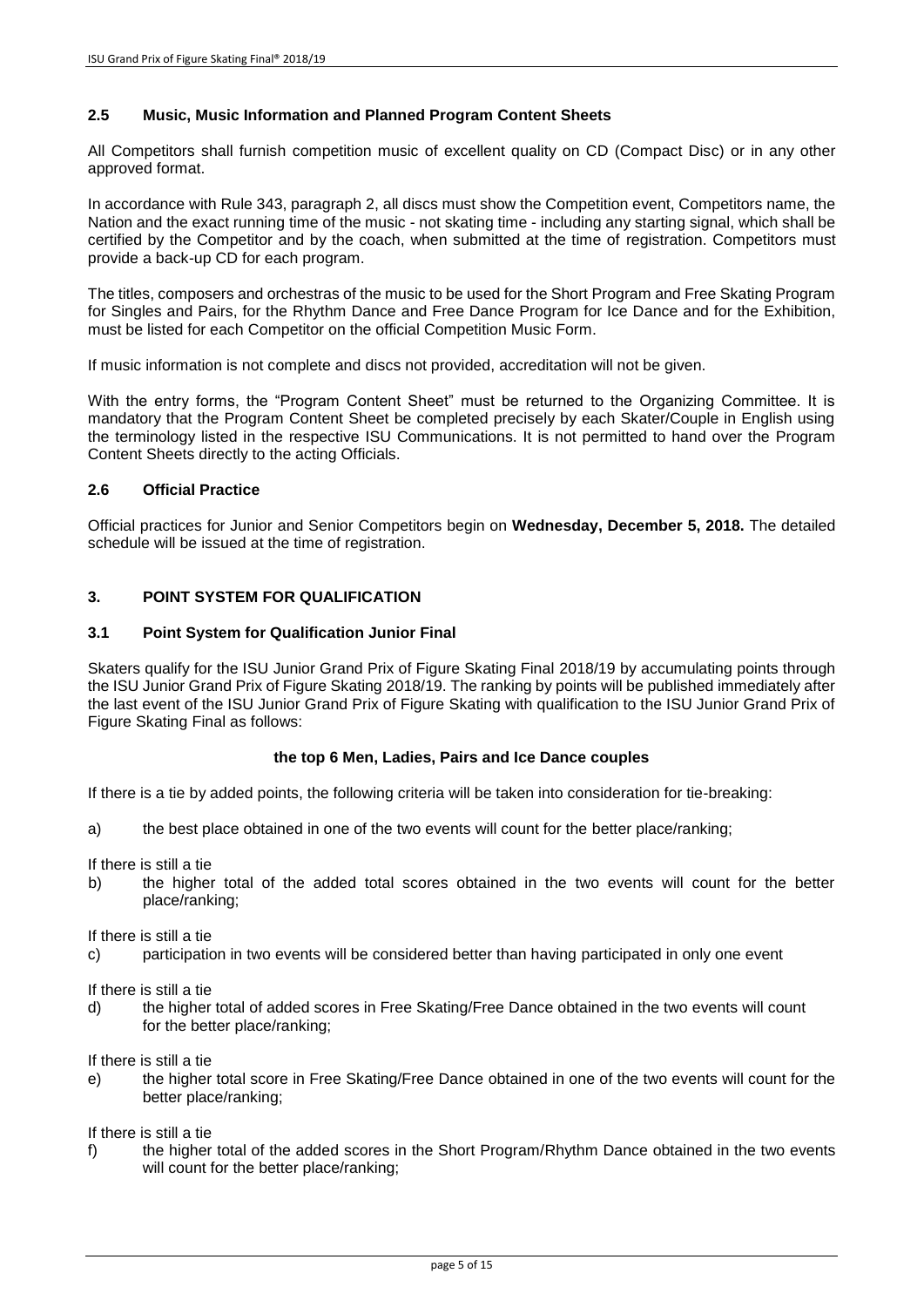If there is still a tie

g) the number of participants finishing the two individual events in which the tied Skaters/Couples have competed, will be added to a total. The higher number of participants will count for the better place/ranking.

If there is still a tie, all tied Skaters qualify for the ISU Junior Grand Prix of Figure Skating Final.

#### **3.2 Point System for Qualification of the Senior Final**

Skaters qualify for the ISU Grand Prix of Figure Skating Final 2018/19 by accumulating points through the ISU Grand Prix of Figure Skating 2018/19. The ranking by points will be published immediately after the last event of the ISU Grand Prix of Figure Skating with qualification to the ISU Grand Prix of Figure Skating Final as follows:

#### **the top 6 Men, Ladies, Pairs and Ice Dance couples**

If there is a tie by added points, the following criteria will be taken into consideration for tie-breaking:

a) the best place obtained in the two designated events will count for the better place/ranking;

If there is still a tie,

b) the higher total of the added total scores obtained in the designated events will count for the better place/ranking;

If there is still a tie,

c) participation in two events will be considered better than having participated in only one event;

If there is still a tie,

d) the higher total of the added scores in Free Skating/Free Dance obtained in the two designated events will count for the better place/ranking;

If there is still a tie,

e) the higher total score in Free Skating/Free Dance obtained in one of the two designated events will count for the better place/ranking;

If there is still a tie,

f) the higher total of the added scores in the Short Program/Rhythm Dance obtained in the two designated events will count for the better place/ranking;

If there is still a tie,

g) the number of participants finishing the two individual events in which the tied Skaters/Couples have completed, will be added to the total. The higher number of participants will count for the better place/ranking.

If there is still a tie, all Skaters tied are qualified for the ISU Grand Prix of Figure Skating Final.

#### **4. PRIZE MONEY AND PARTICIPATION BONUS**

**4.1 Junior Final**

### **4.1.1 Participation Bonus – Junior Final**

A Skater/Couple will receive an extra bonus of

# **US\$ 2,500.00**

for participation in the ISU Junior Grand Prix of Figure Skating Final, provided the Skater/Couple

- a) completes the Final, including the Exhibition;
- b) takes part in all social events of the Final, if asked by the ISU and/or the Organizing Committee;
- c) participates in the final Exhibition Gala if asked with at least one exhibition number (show number or similar) plus an "encore" if so requested. Only complete programs are accepted (no part or fraction of a program).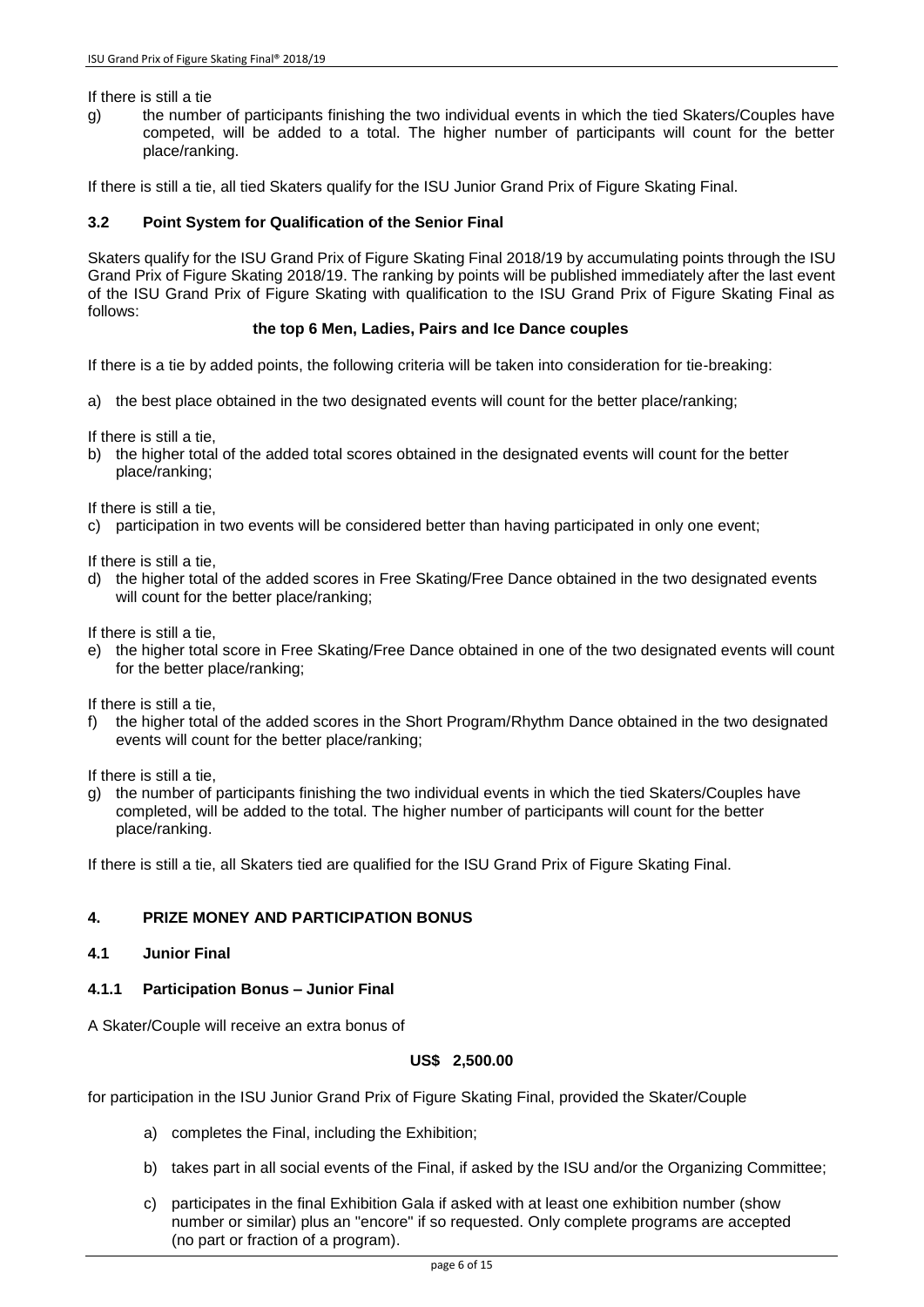In case of injury or illness of any participant in the Final the extra bonus may be granted as an exception also for those Skaters/Couples who are unable to finish their event but have completed at least one initial round, provided the injury or illness is confirmed through the official doctor and, if needed, through one of the ISU Medical Advisors.

The bonus will be paid at the end of the Final through the Organizing ISU Member and through the ISU Members of the awarded Skaters. The withholding taxes, if any, will be deducted according to the respective law of the host country taking into account double tax treaties with the countries of the awarded Skaters. The ISU is not responsible for any taxes, fees or other costs.

### **4.1.2 Prize Money – Junior Final**

The Prize Money made available by the ISU for the ISU Junior Grand Prix of Figure Skating Final is:

### **US\$ 105,000.00**

The prize money in favour of the awarded Skaters will be paid at the end of the Final through the Organizing ISU Members and through the ISU Members of the awarded Skaters. The withholding taxes, if any, will be deducted according to the respective law of the host country taking into account double tax treaties with the countries of the awarded Skaters. The ISU is not responsible for any taxes, fees or other costs.

The individual prize money will be as follows:

| <b>Men and Ladies</b> |               |           | Pair Skating and Ice Dance (per Couple) |  |  |
|-----------------------|---------------|-----------|-----------------------------------------|--|--|
| 1st place             | US\$ 6,000.00 | 1st place | US\$ 9,000.00                           |  |  |
| 2nd place             | US\$ 5,000.00 | 2nd place | US\$ 7,500.00                           |  |  |
| 3rd place             | US\$ 4,000.00 | 3rd place | US\$ 6,000.00                           |  |  |
| 4th place             | US\$ 3,000.00 | 4th place | US\$ 4,500.00                           |  |  |
| 5th place             | US\$ 2,000.00 | 5th place | US\$ 3,000.00                           |  |  |
| 6th place             | US\$ 1,000.00 | 6th place | US\$ 1,500.00                           |  |  |

Skaters/Couples qualified for the exhibition of the Final must participate with an appropriate show number different from their competition programs. Failure to do so will result in a reduction of US\$ 1,000.00 from the awarded prize money.

Skaters/Couples are expected to be ready for any ceremony and/or prize award and to participate in press conferences and/or social events if asked by the ISU and/or Skate Canada. Failure to do so may result in a reduction of awarded prize money. The decision to reduce Prize Money will be made by the ISU Representative attending the event, subsequently to be ratified by the Council.

# **4.2 Senior Final**

#### **4.2.1 Participation Bonus – Senior Final**

There is no participation bonus for participants of the ISU Grand Prix of Figure Skating Final.

#### **4.2.2 Prize Money – Senior Final**

The Prize Money made available by the ISU for the ISU Grand Prix of Figure Skating Final is:

#### **US\$ 272,000.00**

The prize money in favor of the awarded Skaters will be paid at the end of the Final through the Organizing ISU Members and through the ISU Members of the awarded Skaters. The withholding taxes, if any, will be deducted according to the respective law of the host country taking into account double tax treaties with the countries of the awarded Skaters. The ISU is not responsible for any taxes, fees or other costs.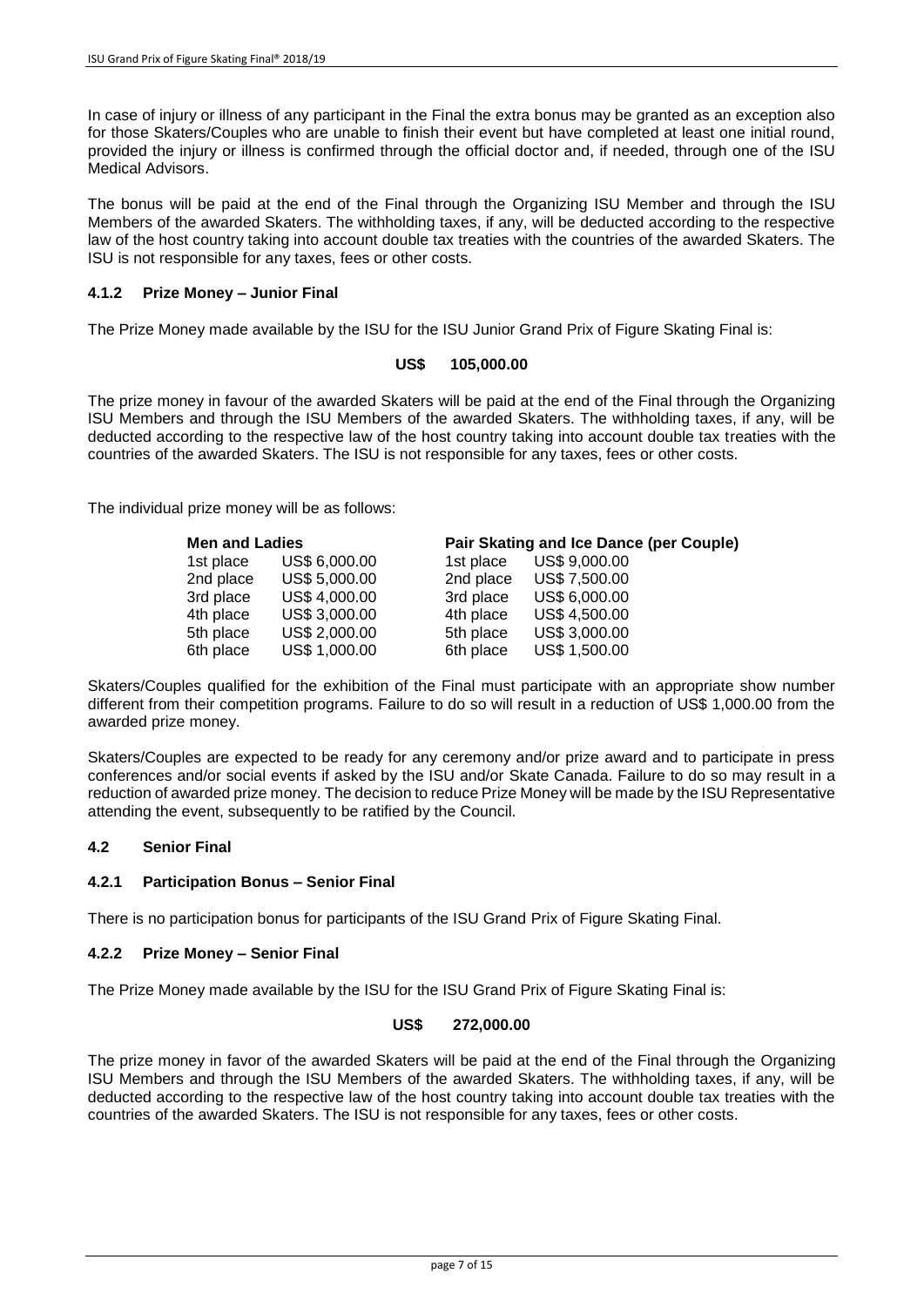#### **Men, Ladies, Pair Skating and Ice Dance (Men/Ladies per Skater – Pair Skating/Ice Dance per Couple)**

| 1st place | US\$ 25,000.00 |
|-----------|----------------|
| 2nd place | US\$ 18,000.00 |
| 3rd place | US\$ 12,000.00 |
| 4th place | US\$ 6,000.00  |
| 5th place | US\$ 4,000.00  |
| 6th place | US\$ 3,000.00  |
|           |                |

Skaters/Couples qualified for the exhibition of the Final must participate with an appropriate show number different from their competition programs. Failure to do so will result in a reduction of US\$ 5,000.00 from the awarded prize money.

Skaters/Couples are expected to be ready for any ceremony and/or prize award and to participate in press conferences and/or social events if asked by the ISU and/or Skate Canada. Failure to do so may result in a reduction of awarded prize money. The decision to reduce Prize Money will be made by the ISU Representative attending the event, subsequently to be ratified by the Council.

# **5. ENTRIES OF TEAMS**

# **5.1 General**

All entries, hotel request and travel information for the ISU Grand Prix of Figure Skating Final, must be done through the **ISU Online Registration System (ORS)** by the deadline indicated. Declarations will need to be uploaded to the ORS as well.

#### **5.2 Entries of Competitors – Junior Final**

Confirmation of entries will be forwarded to the ISU Member of the qualified Skaters/Couples by the ISU Secretariat.

The Entries by names must be made via the ISU Online Registration System (ORS): **<https://fms.sportresult.com/isu>**

If a Skater or Couple cannot participate due to injury or illness, the respective ISU Member must inform the ISU Secretariat and the Organizing Committee in writing immediately so that the ISU Secretariat can extend an invitation to the next ranked Skater/Couple.

The Skater or Couple will be required to forward a medical certificate to the ISU Secretariat in accordance with paragraph 6.2 of this announcement.

The ISU Members concerned must enter and confirm the participation of the qualified Competitors and the qualified substitutes by **Thursday, November 1, 2018 – 20:00 h PST (local Vancouver, BC time)**.

#### **5.3 Entries of Competitors – Senior Final**

Confirmation of entries will be forwarded to the ISU Member of the qualified Skaters/Couples by the ISU Secretariat.

The Entries by names must be made via the ISU Online Registration System (ORS): **<https://fms.sportresult.com/isu>**

If a Skater or Couple cannot participate due to injury or illness, the respective ISU Member must inform the ISU Secretariat and the Organizing Committee in writing immediately so that the ISU Secretariat can extend an invitation to the next ranked Skater/Couple.

The withdrawn Skater or Couple will be required to forward a medical certificate to the ISU Secretariat in accordance with paragraph 6.2 of this Announcement.

The ISU Members concerned must enter and confirm the participation of the qualified Competitor and the qualified substitutes by **Thursday, November 29, 2018– 20:00 h PST (local Vancouver, BC time)**.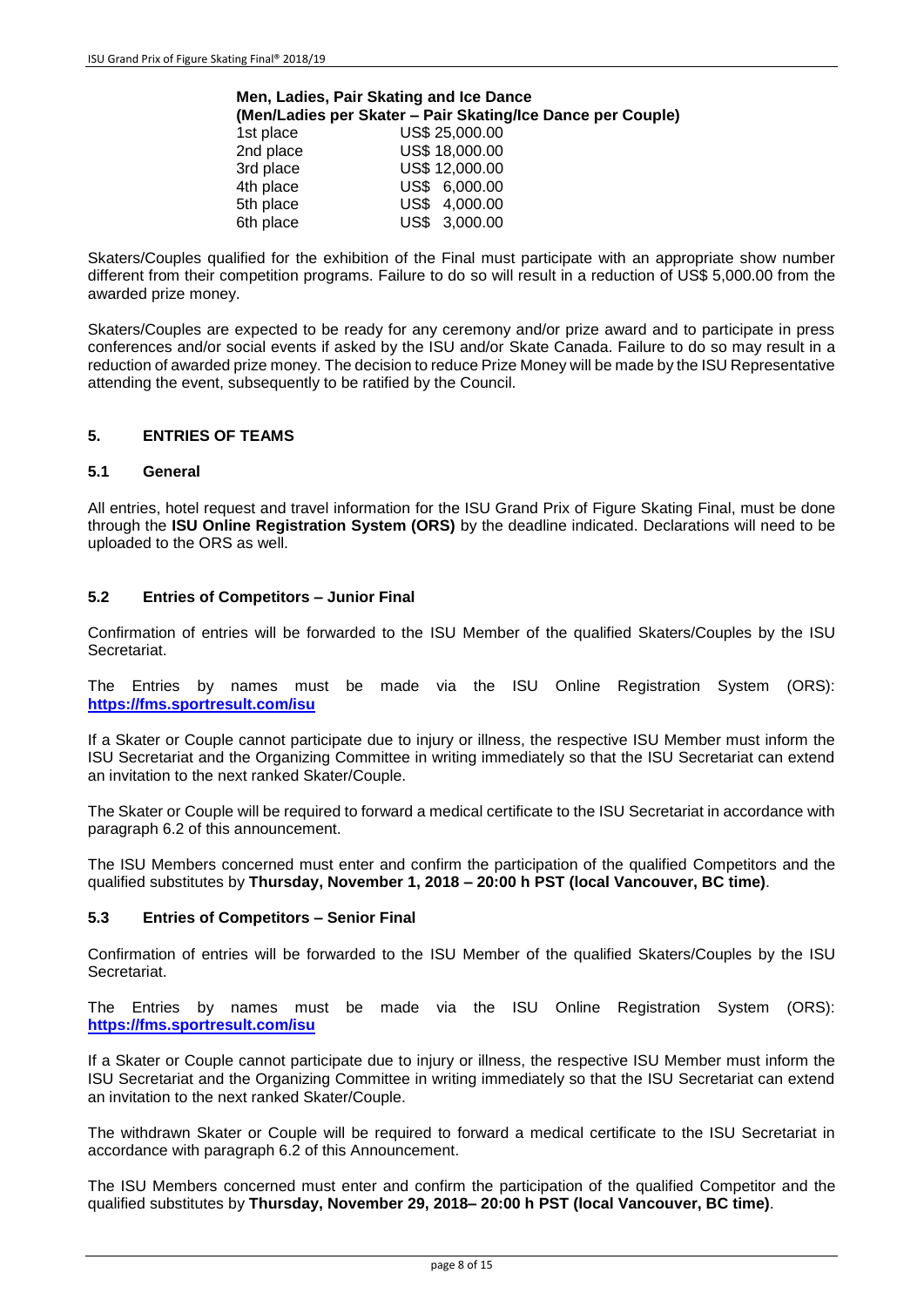# **5.4 Entries of Team Members**

Official entries of Team Leaders, Team Officials, Team Medical Staff and Coaches and the partner or relative of a Judge will be accepted. Accreditation will be provided to those who are officially accepted by the Organizer and ISU.

Please be advised that only one Coach per Skater will be accredited. An Assistant Team Leader will be accepted for Teams having six (6) and more Skaters. Only two Team Officials of each ISU Member (including the ISU Member President) provided that they are Council Members, Technical Committee Members or Members of the Head Office of their ISU Member, will be accredited. One (1) Member Press Officer, provided he has been previously approved by the ISU, will be accredited. Not more than one (1) Team Doctor and one (1) Team Physiotherapist will be accepted as the Team Medical Staff, for which the organizer requests the right to have a medical certification (document) presented before accreditation. A partner or relative of a Judge will be accepted for restricted accreditation. The ISU Members shall guarantee that the requested accreditation of Team Members will correspond to their function within the team.

For teams qualified for the ISU Junior Grand Prix of Figure Skating Final all entries must be made no later than **Thursday, November 1, 2018 – 20:00 h PST (local Vancouver, BC time)**.

For teams qualified for the ISU Grand Prix of Figure Skating Final all entries must be made no later than **Thursday, November 29, 2018 20:00 h PST (local Vancouver, BC time)**.

ISU Members qualified for both the Senior and Junior Grand Prix Final are requested to enter in ORS all the team members concerning the Junior Final by **November 1, 2018 – 20:00 h PST (local Vancouver, BC time)** and enter in ORS all team members of the Senior Final by **November 29, 2018 20:00 h PST (local Vancouver, BC time)**.

# **5.5 Contact Information for submitting of Entry Forms**

All entries submitted via the ISU Online Registration System (ORS): **<https://fms.sportresult.com/isu>** will automatically also go to:

| <b>Skate Canada</b>           | and to | <b>International Skating Union</b> |  |
|-------------------------------|--------|------------------------------------|--|
| Email: 2018gpf@skatecanada.ca |        | Email: entries@isu.ch              |  |

# **6. REPLACEMENT OF QUALIFIED SKATERS**

#### **6.1 Replacement Procedure**

A qualified Skater/Couple for the ISU Grand Prix of Figure Skating Final and or ISU Junior Grand Prix of Figure Skating Final, unable to participate, will be replaced by the immediate following Skater/Couple based on the ranking order of points of the ISU Grand Prix of Figure Skating or the ISU Junior Grand Prix of Figure Skating 2018/19.

The first three substitute Skaters/Couples must imperatively stay on "stand-by" until **Monday, December 3, 2018 – 12:00 PST (noon) local time Vancouver, BC**. The ISU Members concerned are responsible for the necessary visa and/or travel documents.

#### **6.2 Injury or Illness of Qualified Skaters**

In the case a Skater is withdrawn for injury or illness a Medical Certificate is required to be submitted to the ISU as per Rule 140, paragraph 5. The Certificate must be issued on the stationary of a Medical Doctor or on an ISU withdrawal form in case of in-competition withdrawal and duly signed by the Medical Doctor. If the certificate is not in English a translation signed by the President or General Secretary of the ISU Member of the respective Skater must be attached;

In addition, upon request of the Vice President Figure Skating the Certificate must be received by the ISU within 72 hours after the notice of withdrawal and the following information must be included or attached:.

- i) the history which clearly indicates the date of injury or date of onset of illness, the type of injury or illness and severity of injury or illness as well as the physical findings on examination;
- ii) copies of laboratory or radiological reports that were conducted in the investigation of the injury/illness;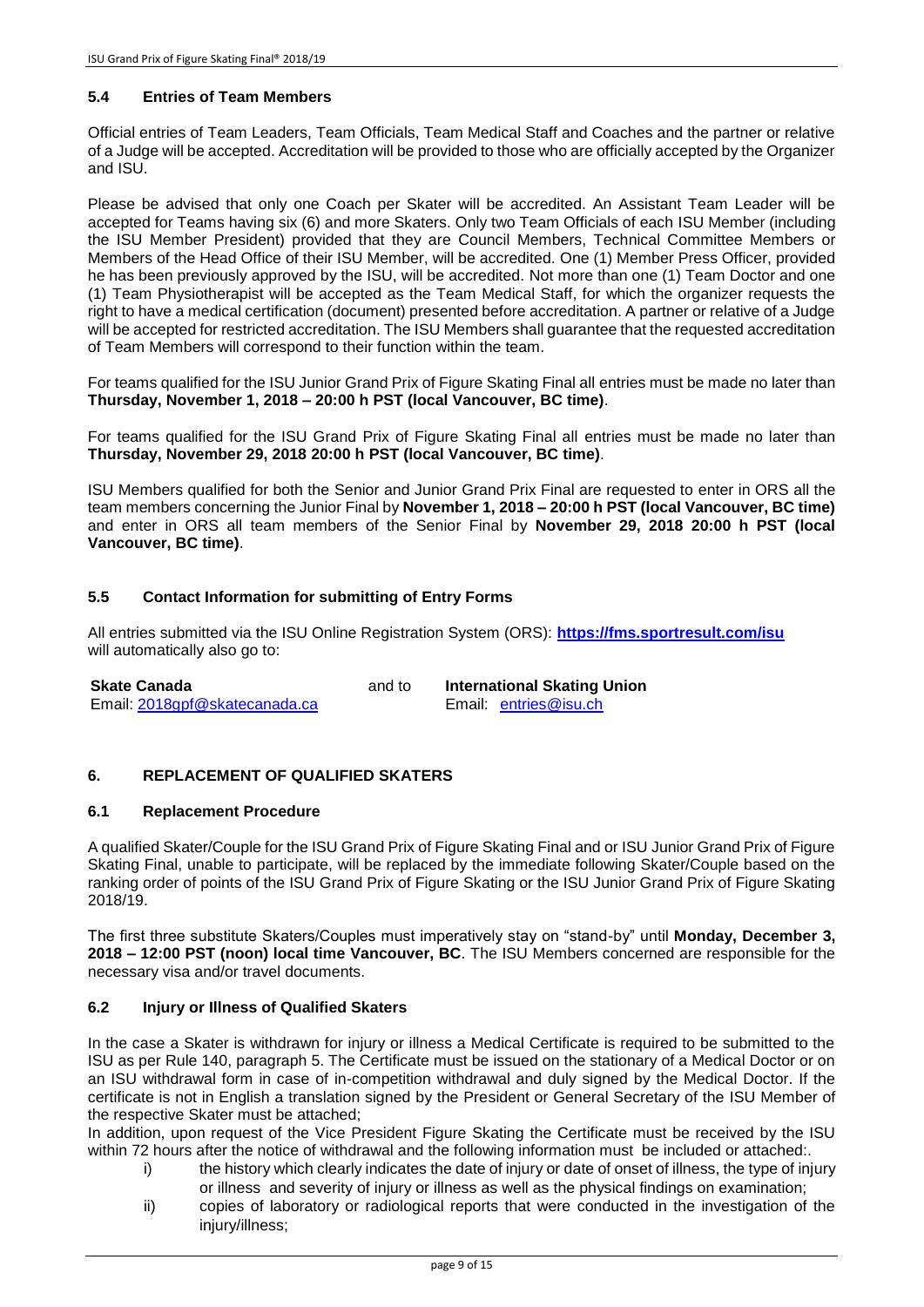iii) the recommended treatment by the physician including medications, therapy, advice on training frequency and intensity, date for follow-up examination ( a copy of this assessment should then be forwarded to the ISU), expected date of return to full activity, planned further investigations and/or criteria for return to full activity.

#### **6.3 Decision for Replacement**

The ISU Vice President of Figure Skating will make the final determination of any replacement for the Final in accordance with paragraph 6.1 of this announcement.

### **7. ISU EVENT OFFICIALS AND JUDGES**

### **7.1 ISU appointed Officials**

The ISU President will appoint all ISU Event Officials (Referees, Technical Controllers, Technical Specialists, Assistant Technical Specialists, Data & Replay Operators) for the Final in accordance with the 2018 Regulations. All ISU Event Officials must have the qualification for ISU Championships.

The ISU Secretariat will inform the Organizing Committee of the names of the Officials assigned to the Final. No changes will be accepted unless confirmed by the ISU Secretariat.

#### **7.2 Composition of Panels of Judges**

The panel of Judges will consist of 9 Judges of different ISU Members in each discipline, if possible, but not less than 7 Judges. Judges must have the qualification of "ISU Judge". The invitations to the Judges will be issued by the ISU Secretariat.

No Judge may serve in more than two disciplines of the ISU Grand Prix of Figure Skating Final and two disciplines of the ISU Junior Grand Prix of Figure Skating Final 2018/19 each or in more than 4 different panels in total.

The composition of the panels of Judges in each category will be made in accordance with the following procedure:

- a) first priority will be given to the participating ISU Members in the Senior Final;
- b) second priority will be given to the participating ISU Members in the Junior Final;
- c) third priority, if necessary, will be given to the ISU Grand Prix of Figure Skating organizing ISU Members of individual ISU Grand Prix events (Senior);
- d) fourth priority, if necessary, will be given to the ISU Members with Judges present at the ISU Grand Prix of Figure Skating Final (Junior and Senior), but not mentioned under a) and b);
- e) fifth priority, if necessary, will be given to the host ISU Member of the ISU Grand Prix of Figure Skating Final and the ISU Junior Grand Prix of Figure Skating Final;
- f) sixth priority, if necessary, will be given to the ISU Members with Skaters/Couples qualified as alternates in the Senior Final;
- g) seventh priority, if necessary, will be given to the ISU Members with Skaters/Couples qualified as alternates in the Junior Final;
- h) eighth priority, if necessary, will be given to the ISU Members with Skaters/Couples not qualified for the ISU Grand Prix of Figure Skating Final, with priority to the discipline concerned, starting from that Skater/Couple with the highest total amount of points but not being alternate for the final.

#### **7.3 Invitation of Judges**

The ISU Secretariat will inform the respective ISU Members immediately following the last event of the ISU Grand Prix of Figure Skating 2018/19 (Internationaux de France), if a judge of this ISU Member has qualified to serve in the ISU Grand Prix of Figure Skating Final.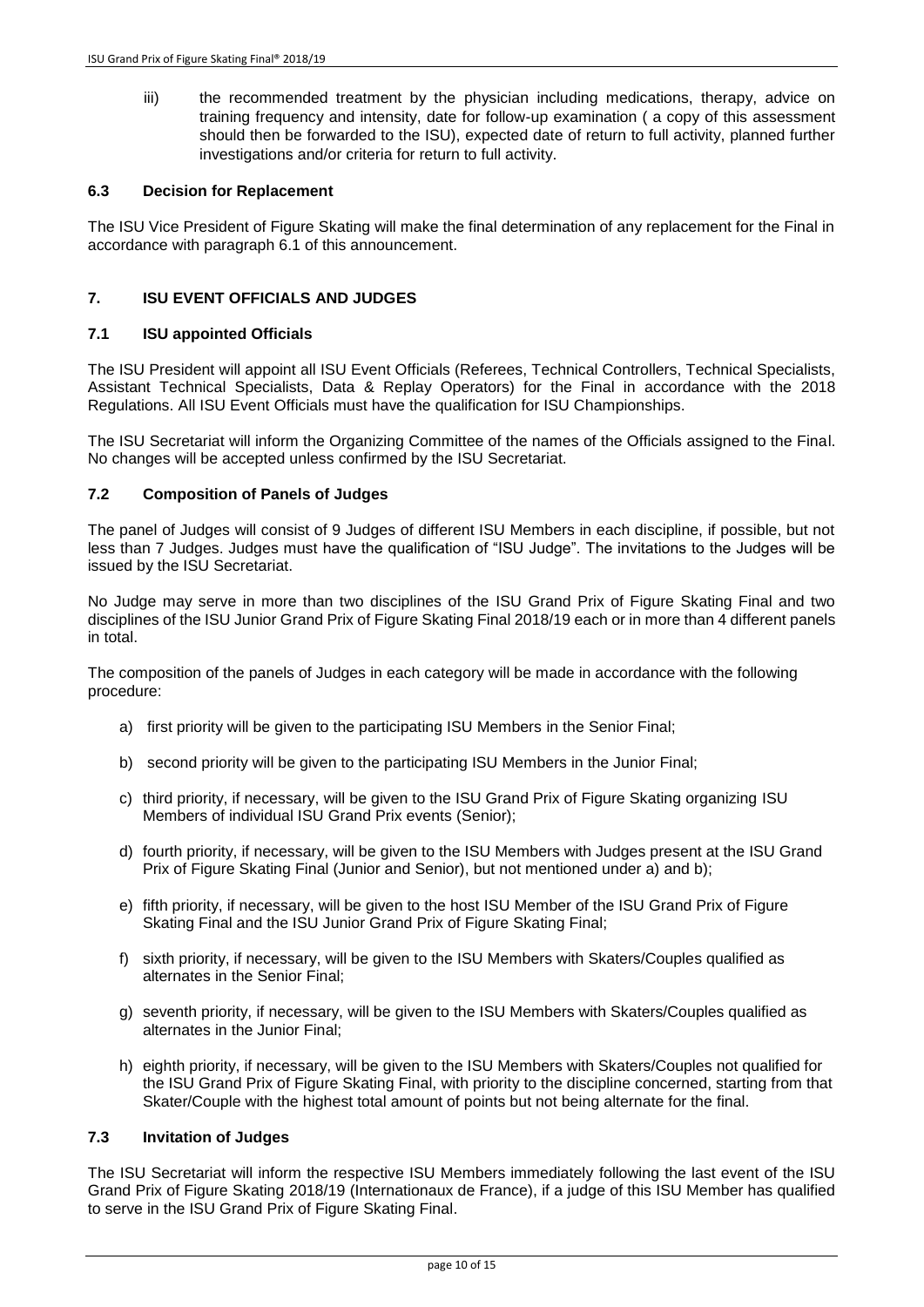The respective ISU Members entitled to nominate a Judge must submit the name of the Judge(s) no later than **Thursday, November 29, 2018, 20:00 h PST (local Vancouver, BC time)**.

The selection of Judges will be made by the respective ISU Member. The ISU Members are responsible for providing all selected and stand-by Judges with the appropriate travel documents in time.

Judges entries must be made via the ISU Online Registration System (ORS): **<https://fms.sportresult.com/isu>**

# **7.4 Officials Remuneration**

The Referees, the Technical Controllers, the Technical Specialists, the Judges, the Data & Replay Operators, will receive remuneration in accordance with ISU Communication No. 2096 (or any update of this Communication). Only hard currencies are acceptable. The remuneration must be paid upon accreditation.

# **8. TRAVEL EXPENSES AND TRAVEL DOCUMENTS**

The Organizing ISU Member will pay travel expenses for air-fare (economy rates) for all Competitors qualified for the ISU Grand Prix of Figure Skating Final and for the ISU Junior Grand Prix of Figure Skating Final, and for the Judges, from the country of the ISU Member they represent, to **Vancouver International Airport (YVR)** and return, or alternatively in the case of skaters, from their training site and return. The travel expenses of the Referees, the Technical Controllers, the Technical Specialists, and the Data & Replay Operators are covered by the ISU.

The Organizing ISU Member is the only authorizing body for airline tickets. All participants must agree to the acceptance of the provided tickets when the invitation is accepted. No reimbursement will be made on any airline ticket issued by any other agency or any other airline unless written permission is received from Skate Canada prior to its ticketing.

Skaters/Judges, who wish to purchase their air tickets directly or make other individual travel arrangements, must first have a confirmation from the Organizing Committee concerning the acceptance of the travel costs. For the Technical Panel, these should have the confirmation of the ISU before purchasing their tickets.

Once flights have been booked any changes to air tickets and related expenses will be the responsibility of the traveler.

The ISU will book all flights for Referees, the Technical Controllers, the Technical Specialists, the Data and Replay Operators.

All Team members, Referees, the Technical Controllers, the Technical Specialists, the Data and Replay Operators and Judges are responsible for their own travel documents (visa, insurance, etc.).

Due to the limited time between the last event of the ISU Grand Prix of Figure Skating (Internationaux de France) and the ISU Grand Prix of Figure Skating Final, all qualified Team Members are requested to take care of their individual travel documents and permits (visa, etc.) on a timely basis.

# **9. MEALS AND LODGING**

# **9.1 Meals and Lodging for ISU Event Officials and Judges**

The Organizing ISU Member will pay accommodation and meal expenses for all Judges, Referees and Technical Officials (Technical Specialists, Technical Controllers and Data & Replay Operators) from dinner on **Tuesday, December 4, 2018** through breakfast on **Monday, December 10, 2018**.

If any longer period is agreed upon with the Organizing Committee, the period of coverage will be prolonged accordingly.

All extra expenses incurred by any Event Official will be the responsibility of that person and must be paid prior to departure.

# **9.2 Meals and Lodging for Competitors**

The Organizing ISU Member will pay accommodation and meal expenses for all competitors from dinner on **Tuesday, December 4, 2018** through breakfast on **Monday, December 10, 2018**. Each individual period may be extended due to individual flight arrangements.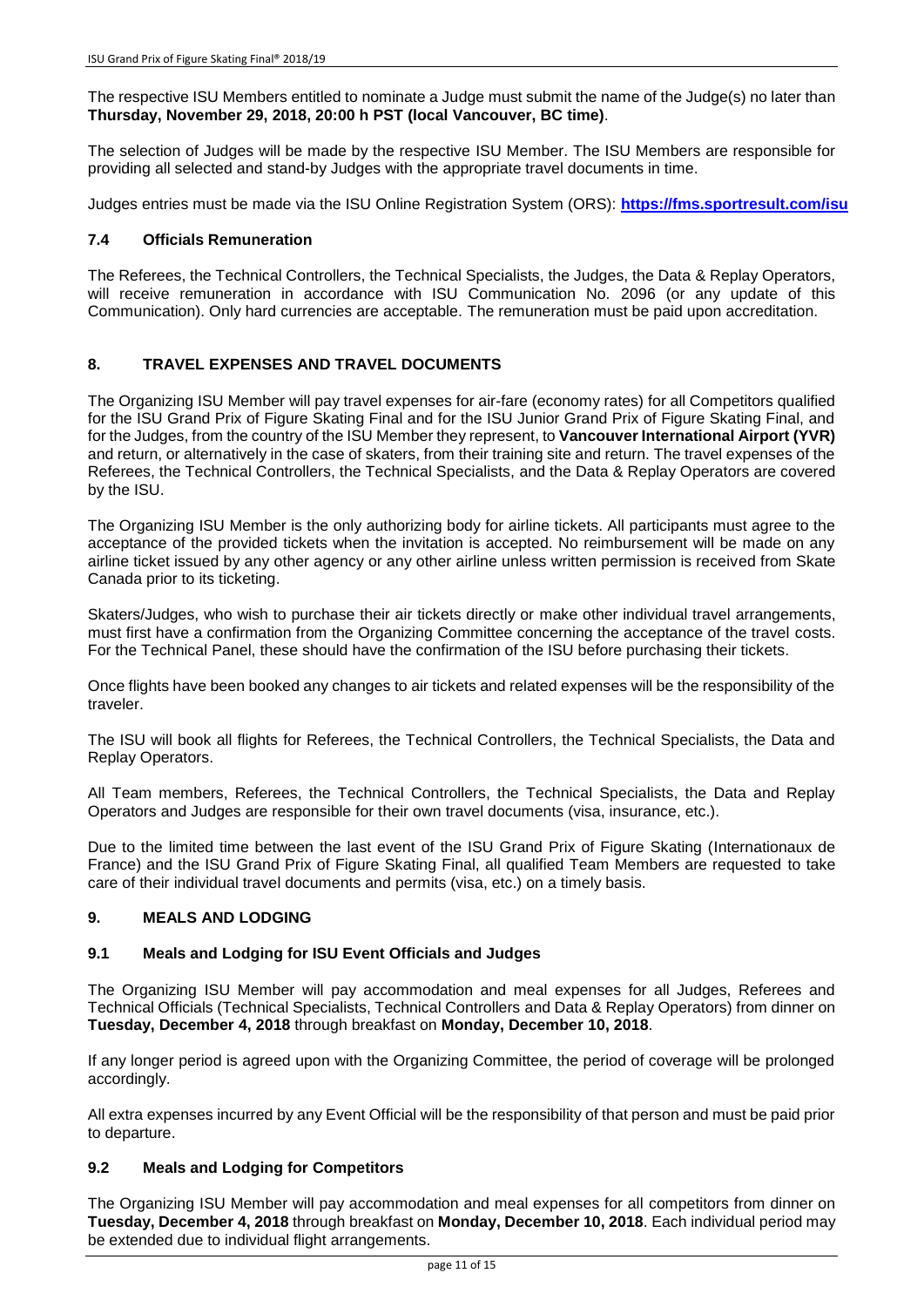If any longer period is agreed upon with the Organizing Committee, the period of coverage will be prolonged accordingly.

All extra expenses incurred by any Competitor will be the responsibility of respective team leader and must be paid prior to departure.

#### **9.3 Meals and Lodging for other Team Members**

All expenses for rooms and meals for any other team member will be the responsibility of the respective team leader or of the respective team member and must be paid prior to departure.

### **10. ARRIVAL OF TEAMS**

All ISU Event Officials, Competitors, Team Leaders and Team Officials, Judges, Coaches, and Team Medical personnel taking part in the ISU Grand Prix of Figure Skating Final and the ISU Junior Grand Prix of Figure Skating Final 2018/19 are requested to announce as soon as possible but no later than **Thursday, November 29, 2018** to the Organizing Committee, on the enclosed forms, the names of the airlines, flight numbers, dates and times of arrival at **Vancouver International Airport (YVR).**

All announced team members will be met by the Organizing Committee at **Vancouver International Airport (YVR)** which is located approx. 30 min from the official hotel. Coaches and Team Medical Staff are only met if they travel with the team.

# **11. OFFICIAL HOTEL**

The Official Hotel for the Skating Family is:

**Sheraton Vancouver Wall Center** 1088 Burrard St, Vancouver, BC V6Z 2R9, Canada Tel: 1.604.331.1000 Website: <http://www.sheratonvancouver.com/>

This hotel will also be the hotel for Chaperones and Media.

#### **12. REGISTRATION**

All ISU Office Holders, ISU Event Officials, Competitors, Team Leaders, Team Officials, Team Medical Staff and one Coach/Choreographer (per Competitor) taking part in the Final are requested to register as follows:

Accreditation for the Skating Family will be located in the **Sheraton Vancouver Wall Center.** Accreditation for Media will be at the **Doug Mitchell Thunderbird Sports Centre** (competition venue).

All Skaters and Judges will be required to present their passport (and clearance certificate if passport is not the same as the ISU Member entering the Skater) prior to receiving accreditation. Accreditation will not be issued without presentation of a valid passport.

#### **13. INSURANCE / LIABILITY**

In accordance with Rule 119, it is the sole obligation of each ISU Member participating in ISU Events, as defined in Rule 107, to provide medical and accident insurance for their athletes, officials and all other members of the ISU Member's team. Such insurance must assure full medical attendance and also the return of the ill or injured person to the home country by air transport or by other expeditious It is an internal matter of each ISU Member to decide the issue who shall pay the premium for such insurance. The ISU assumes no responsibility for or liability with respect to bodily or personal injury or property damage incurred in connection with the ISU Grand Prix of Figure Skating Final 2018/19 and ISU Junior Grand Prix of Figure Skating Final 2018/19.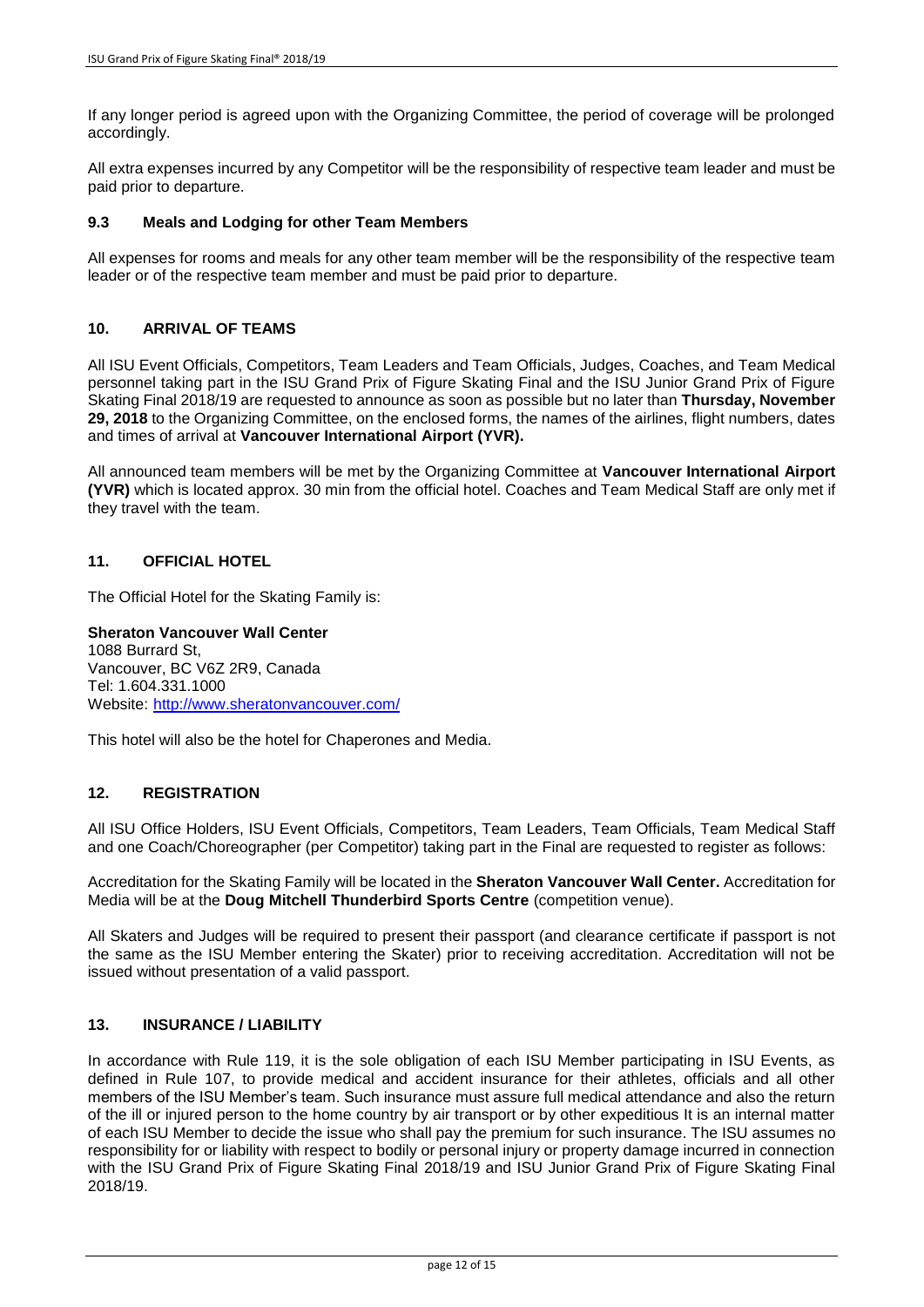# **14. ANTI-DOPING**

The Anti-Doping tests will be carried out according to the current ISU Anti-Doping Rules and ISU Anti-Doping Procedures (ISU Communications No. 1922 and 2117 or any further update of these Communications).

### **15. PRESENTATION OF MEDALS**

The three best placed Skaters/Couples in each event will be announced and honored. Gold, silver and bronze medals will be presented to the medalists. The national anthem of the winner will be played and the flags of the medal winners will be hoisted.

# **16. EXHIBITION**

All medalists of the ISU Grand Prix of Figure Skating Final as well as the Gold Medalists of the ISU Junior Grand Prix of Figure Skating Final and other selected Competitors will be required to participate in the Gala Exhibition on **Sunday, December 9, 2018**.

Show exhibition numbers different from the competition programs are expected (see also paragraph 4.1.2 and 4.2.2). A Short Program/Rhythm Dance or a Free Program or a part of it or a competition program in another costume or skated to a different music is not to be considered a "show number". Each gold medalist (Senior only) will be expected to provide an encore in addition to their regular exhibition programs. There will be no extra exhibition fee awarded.

# **17. MEETINGS FOR ISU EVENT OFFICIALS AND JUDGES**

Please see the dates and times for all official meeting in the attached schedule. ISU Event Officials and Judges are responsible to make their travel arrangements in order to be able to attend the respective Round Table Discussions. If the event Organizing ISU Member or any other party makes the flight arrangements, the ISU Event Officials and the Judges are responsible to check if such arrangements are in line with the detailed schedule as mentioned under paragraph 19.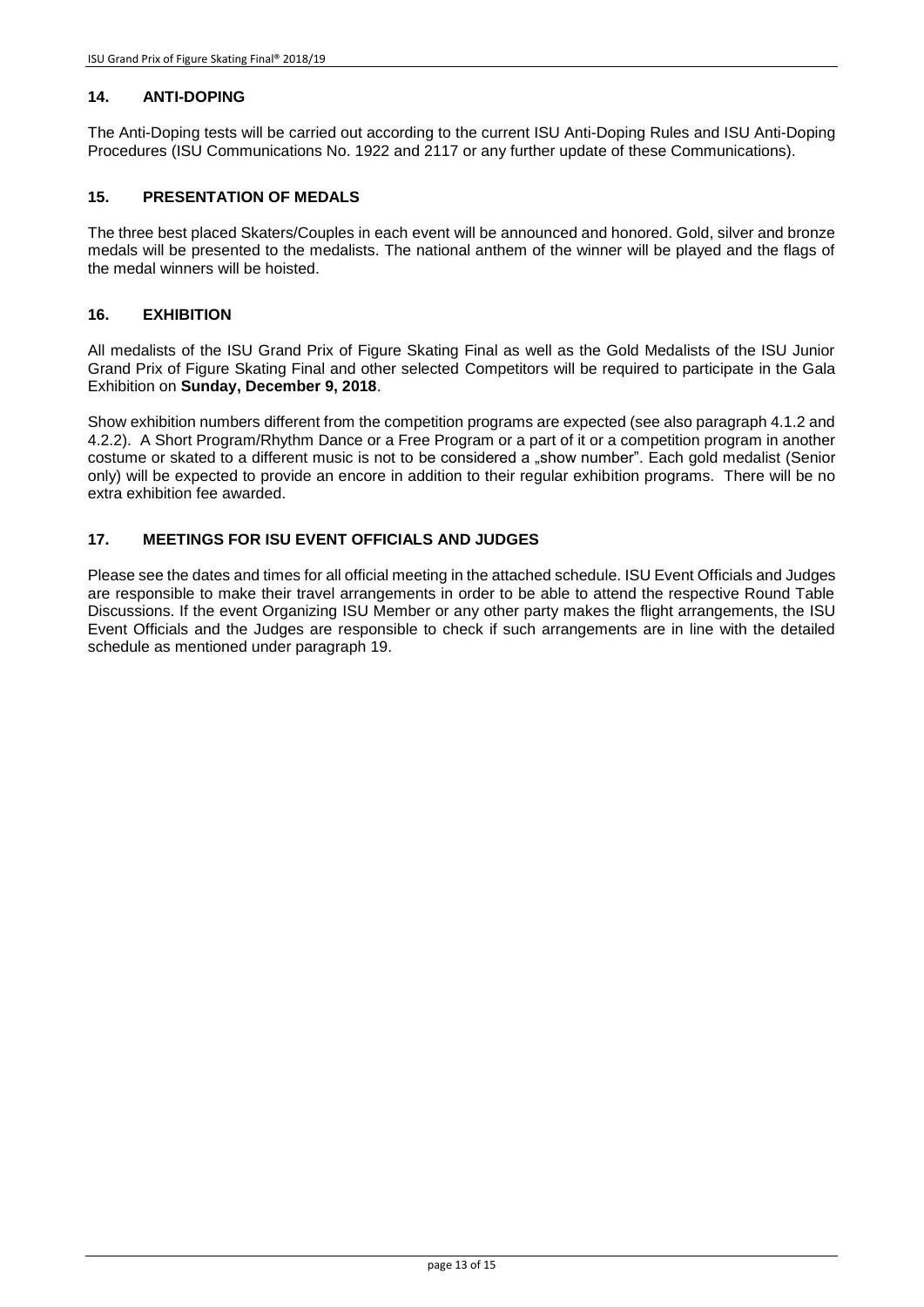# **18. ISU GRAND PRIX OF FIGURE SKATING FINAL ORGANIZING STRUCTURE & CONTACT INFORMATION**

#### **International Skating Union**

Mr. Jan Dijkema, ISU President

Contact: International Skating Union Mr. Fredi Schmid, ISU Director General or Ms. Patricia Mayor, ISU Sports Manager Figure Skating Avenue Juste-Olivier 17 1006 Lausanne/Switzerland Phone: +41 21 612 66 66 Email: [entries@isu.ch](mailto:entries@isu.ch) or [mayor@isu.ch](mailto:mayor@isu.ch)

Mr. Alexander Lakernik ISU Vice President of Figure Skating & Coordinator ISU Figure Skating Event Coordination Group<br>Email: alex.lak169@gmail.com [alex.lak169@gmail.com](mailto:alex.lak169@gmail.com)

#### **Any late changes regarding an event (entries etc.) must be communicated simultaneously to the ISU Secretariat [\(entries@isu.ch\)](mailto:entries@isu.ch) and the Organizing Committee [\(2018gpf@skatecanada.ca\)](mailto:2018gpf@skatecanada.ca).**

# **ISU Grand Prix of Figure Skating (Junior and Senior) Coordination Group:**

Mr. Alexander Lakernik, ISU Vice-President of Figure Skating & Coordinator ISU Grand Prix Coordination Group

Mr. Charles Cyr, ISU Sports Director Figure Skating Ms. Krisztina Regöczy, ISU Sports Director Figure Skating Ms. Rita Zonnekeyn, Member S&PTC Ms. Halina Gordon-Poltorak, Chair IDTC Secretary: Ms. Patricia Mayor, ISU Sports Coordinator Figure Skating

#### **Organizing ISU Members of the 6 individual events:**

| Skate Canada                                 |
|----------------------------------------------|
| Finnish Figure Skating Association           |
| Fédération Française des Sports de Glace     |
| Japan Skating Federation                     |
| The Figure Skating Federation of Russia      |
| The United States Figure Skating Association |
|                                              |

#### **Organizing ISU Member 2018/19 – ISU Grand Prix of Figure Skating Final:**

SKATE CANADA | PATINAGE CANADA 261-1200, boul. St Laurent Blvd. (Box 15) Ottawa, Ontario K1K 3B8 Phone: +1 (888) 747-2372 Email: [info@skatecanada.ca](mailto:info@skatecanada.ca)